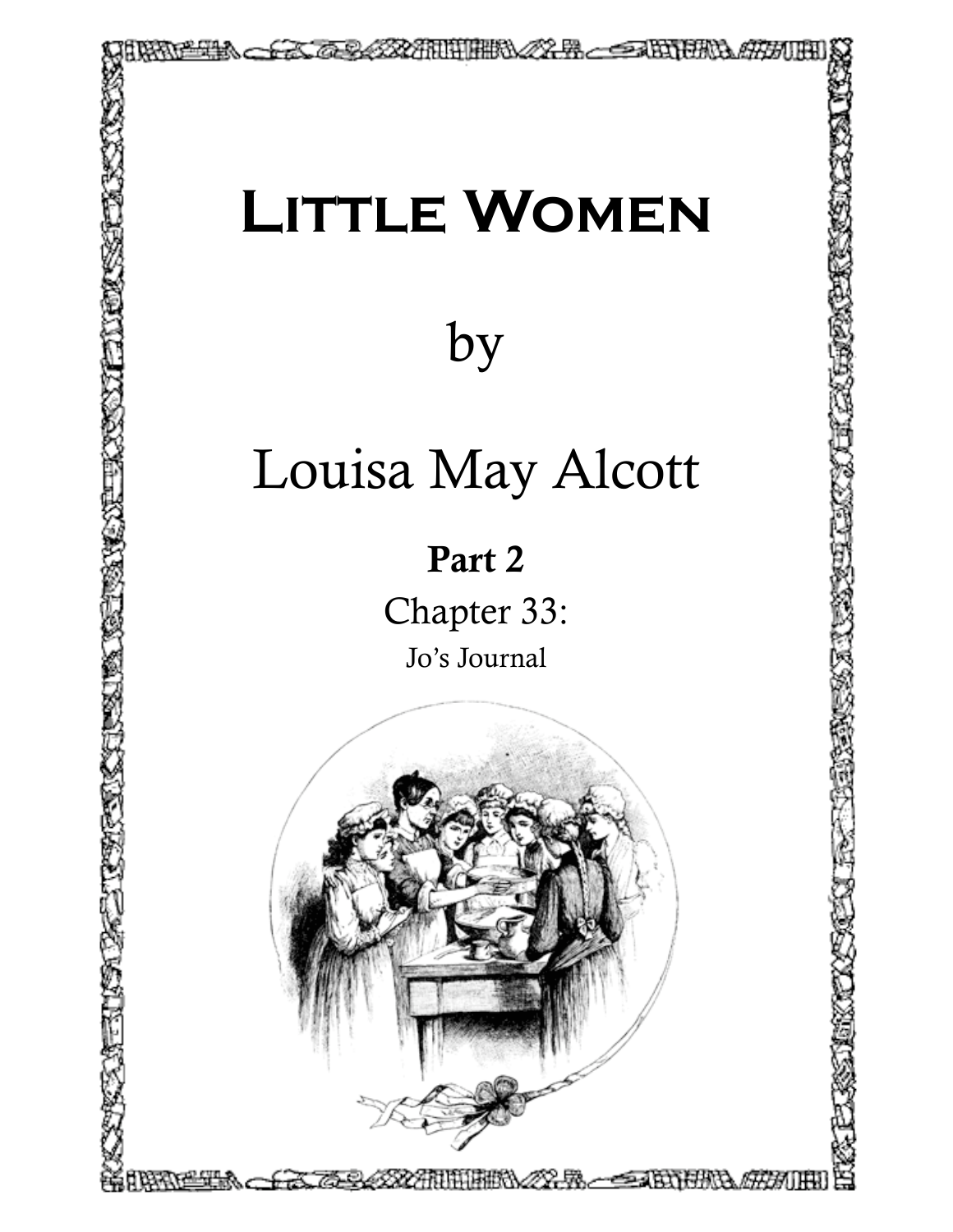New York, November

Dear Marmee and Beth,

I'm going to write you a regular volume, for I've got heaps to tell, though I'm not a fine young lady traveling on the continent. When I lost sight of Father's dear old face, I felt a trifle blue, and might have shed a briny drop or two, if an Irish lady with four small children, all crying more or less, hadn't diverted my mind, for I amused myself by dropping gingerbread nuts over the seat every time they opened their mouths to roar.

Soon the sun came out, and taking it as a good omen, I cleared up likewise and enjoyed my journey with all my heart.

Mrs. Kirke welcomed me so kindly I felt at home at once, even in that big house full of strangers. She gave me a funny little sky parlor––all she had, but there is a stove in it, and a nice table in a sunny window, so I can sit here and write whenever I like. A fine view and a church tower opposite atone for the many stairs, and I took a fancy to my den on the spot. The nursery, where I am to teach and sew, is a pleasant room next Mrs. Kirke's private parlor, and the two little girls are pretty children, rather spoiled, I fancy, but they took to me after telling them The Seven Bad Pigs, and I've no doubt I shall make a model governess.

I am to have my meals with the children, if I prefer it to the great table, and for the present I do, for I am bashful, though no one will believe it.

"Now, my dear, make yourself at home," said Mrs. K. in her motherly way, "I'm on the drive from morning to night, as you may suppose with such a family, but a great anxiety will be off my mind if I know the children are safe with you. My rooms are always open to you, and your own shall be as comfortable as I can make it. There are some pleasant people in the house if you feel sociable, and your evenings are always free. Come to me if anything goes wrong, and be as happy as you can.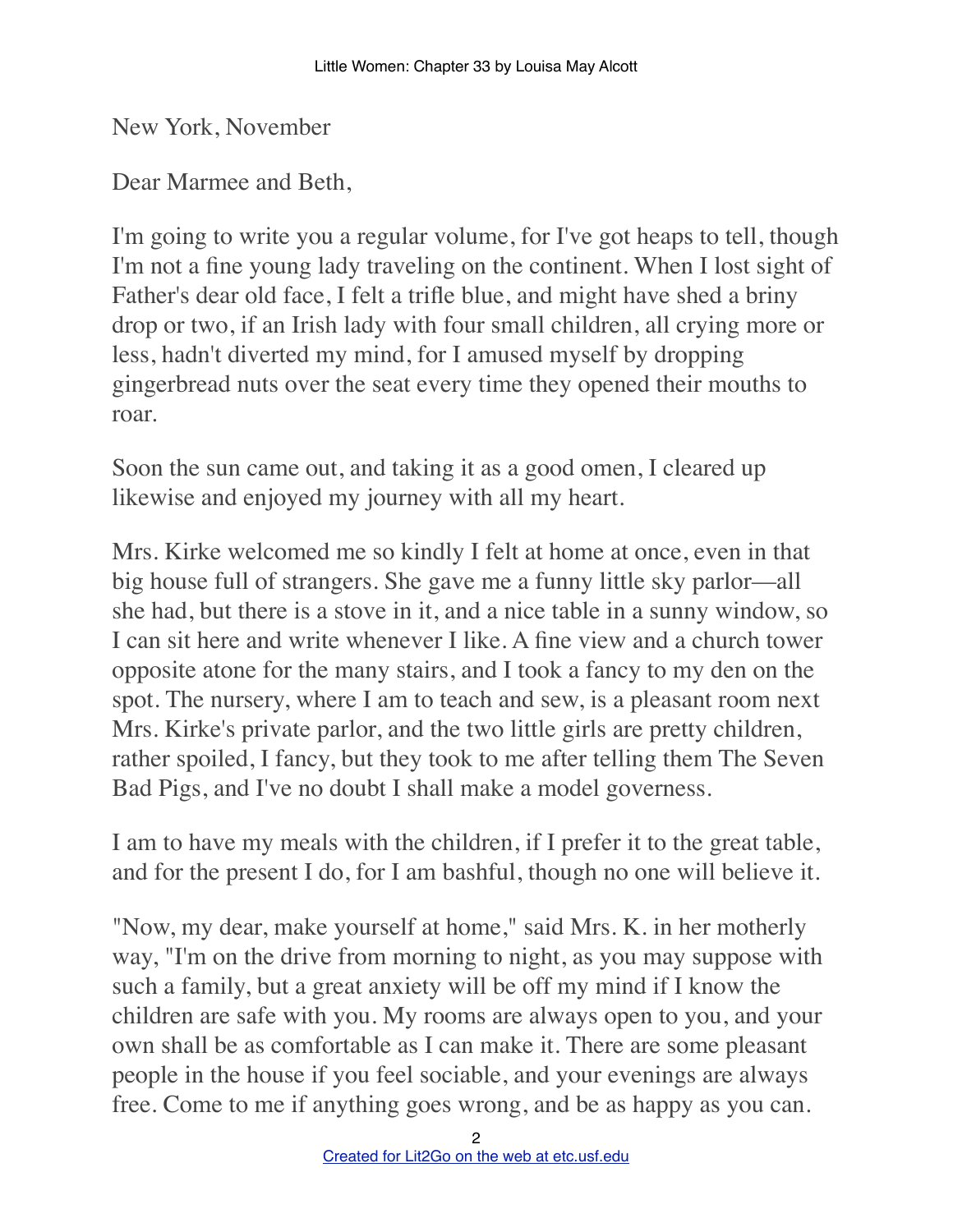There's the tea bell, I must run and change my cap." And off she bustled, leaving me to settle myself in my new nest.

As I went downstairs soon after, I saw something I liked. The flights are very long in this tall house, and as I stood waiting at the head of the third one for a little servant girl to lumber up, I saw a gentleman come along behind her, take the heavy hod of coal out of her hand, carry it all the way up, put it down at a door near by, and walk away, saying, with a kind nod and a foreign accent, "It goes better so. The little back is too young to haf such heaviness."

Wasn't it good of him? I like such things, for as Father says, trifles show character. When I mentioned it to Mrs. K., that evening, she laughed, and said, "That must have been Professor Bhaer, he's always doing things of that sort."

Mrs. K. told me he was from Berlin, very learned and good, but poor as a church mouse, and gives lessons to support himself and two little orphan nephews whom he is educating here, according to the wishes of his sister, who married an American. Not a very romantic story, but it interested me, and I was glad to hear that Mrs. K. lends him her parlor for some of his scholars. There is a glass door between it and the nursery, and I mean to peep at him, and then I'll tell you how he looks. He's almost forty, so it's no harm, Marmee.

After tea and a go–to–bed romp with the little girls, I attacked the big workbasket, and had a quiet evening chatting with my new friend. I shall keep a journal–letter, and send it once a week, so goodnight, and more tomorrow.

Tuesday Eve

Had a lively time in my seminary this morning, for the children acted like Sancho, and at one time I really thought I should shake them all round. Some good angel inspired me to try gymnastics, and I kept it up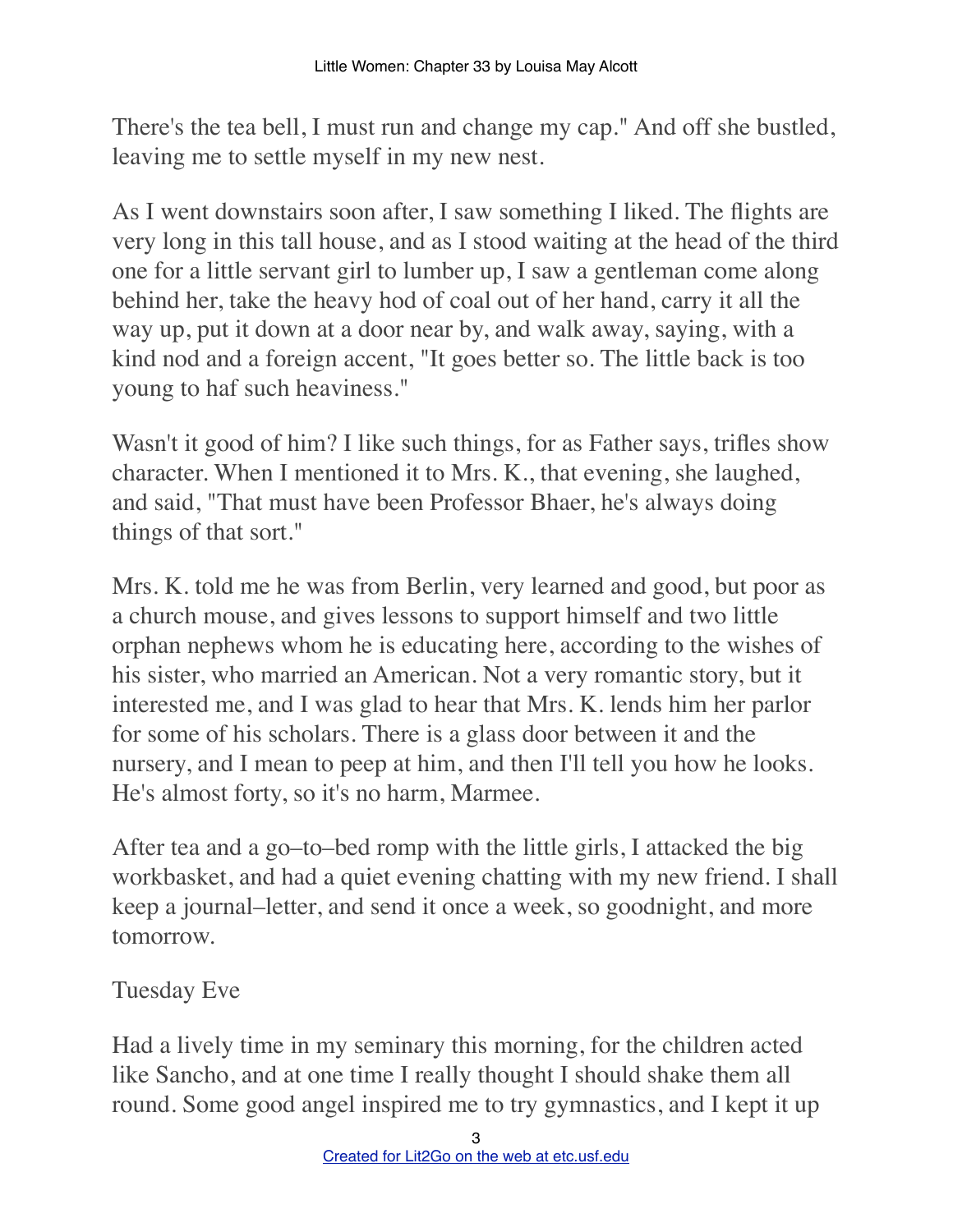till they were glad to sit down and keep still. After luncheon, the girl took them out for a walk, and I went to my needlework like little Mabel 'with a willing mind'. I was thanking my stars that I'd learned to make nice buttonholes, when the parlor door opened and shut, and someone began to hum, Kennst Du Das Land, like a big bumblebee. It was dreadfully improper, I know, but I couldn't resist the temptation, and lifting one end of the curtain before the glass door, I peeped in. Professor Bhaer was there, and while he arranged his books, I took a good look at him. A regular German—rather stout, with brown hair tumbled all over his head, a bushy beard, good nose, the kindest eyes I ever saw, and a splendid big voice that does one's ears good, after our sharp or slipshod American gabble. His clothes were rusty, his hands were large, and he hadn't a really handsome feature in his face, except his beautiful teeth, yet I liked him, for he had a fine head, his linen was very nice, and he looked like a gentleman, though two buttons were off his coat and there was a patch on one shoe. He looked sober in spite of his humming, till he went to the window to turn the hyacinth bulbs toward the sun, and stroke the cat, who received him like an old friend. Then he smiled, and when a tap came at the door, called out in a loud, brisk tone, "Herein!"

I was just going to run, when I caught sight of a morsel of a child carrying a big book, and stopped, to see what was going on.

"Me wants me Bhaer," said the mite, slamming down her book and running to meet him.

"Thou shalt haf thy Bhaer. Come, then, and take a goot hug from him, my Tina," said the Professor, catching her up with a laugh, and holding her so high over his head that she had to stoop her little face to kiss him.

"Now me mus tuddy my lessin," went on the funny little thing. So he put her up at the table, opened the great dictionary she had brought, and gave her a paper and pencil, and she scribbled away, turning a leaf now and then, and passing her little fat finger down the page, as if finding a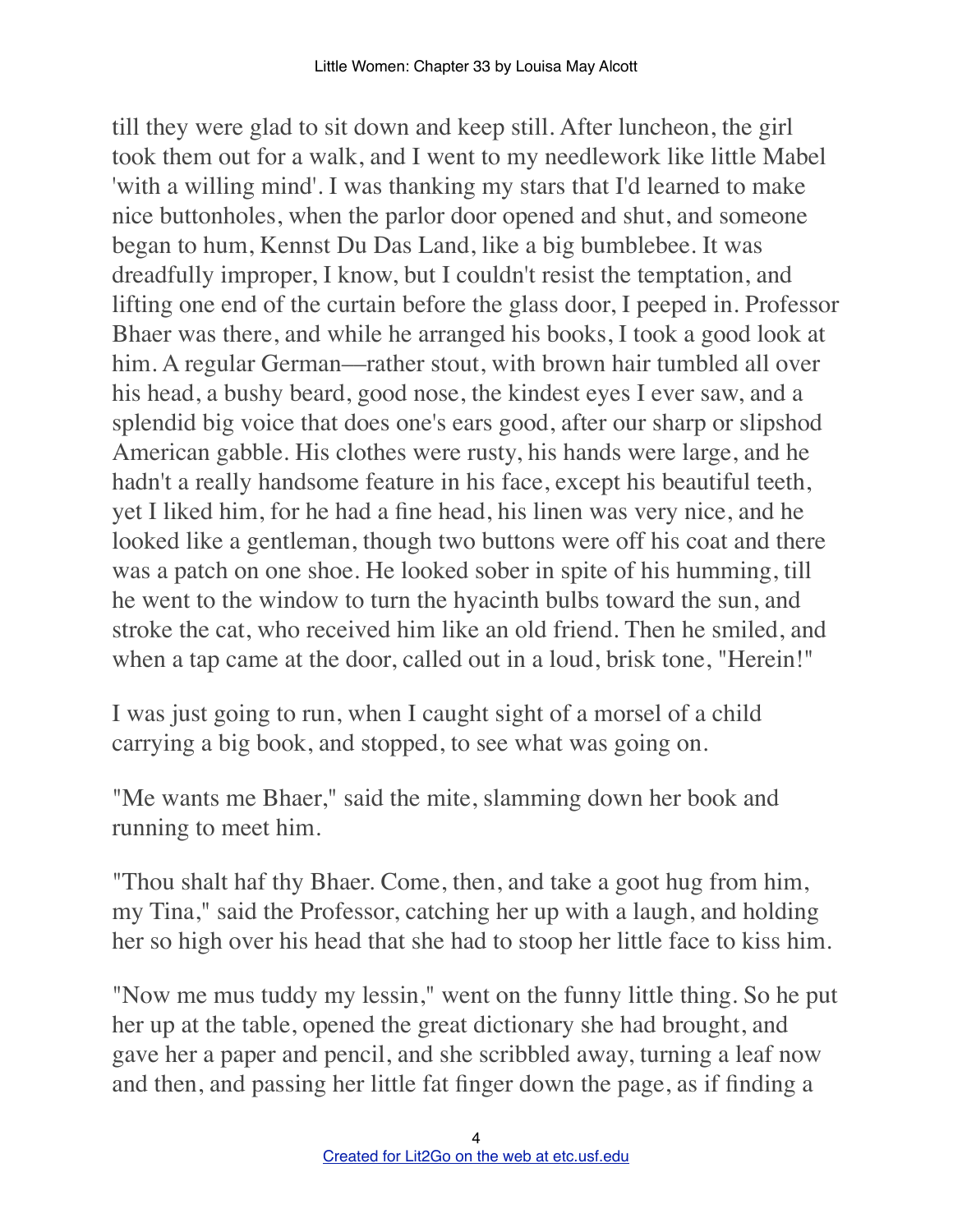word, so soberly that I nearly betrayed myself by a laugh, while Mr. Bhaer stood stroking her pretty hair with a fatherly look that made me think she must be his own, though she looked more French than German.

Another knock and the appearance of two young ladies sent me back to my work, and there I virtuously remained through all the noise and gabbling that went on next door. One of the girls kept laughing affectedly, and saying, "Now Professor," in a coquettish tone, and the other pronounced her German with an accent that must have made it hard for him to keep sober.

Both seemed to try his patience sorely, for more than once I heard him say emphatically, "No, no, it is not so, you haf not attend to what I say," and once there was a loud rap, as if he struck the table with his book, followed by the despairing exclamation, "Prut! It all goes bad this day."

Poor man, I pitied him, and when the girls were gone, took just one more peep to see if he survived it. He seemed to have thrown himself back in his chair, tired out, and sat there with his eyes shut till the clock struck two, when he jumped up, put his books in his pocket, as if ready for another lesson, and taking little Tina who had fallen asleep on the sofa in his arms, he carried her quietly away. I fancy he has a hard life of it. Mrs. Kirke asked me if I wouldn't go down to the five o'clock dinner, and feeling a little bit homesick, I thought I would, just to see what sort of people are under the same roof with me. So I made myself respectable and tried to slip in behind Mrs. Kirke, but as she is short and I'm tall, my efforts at concealment were rather a failure. She gave me a seat by her, and after my face cooled off, I plucked up courage and looked about me. The long table was full, and every one intent on getting their dinner, the gentlemen especially, who seemed to be eating on time, for they bolted in every sense of the word, vanishing as soon as they were done. There was the usual assortment of young men absorbed in themselves, young couples absorbed in each other, married ladies in their babies, and old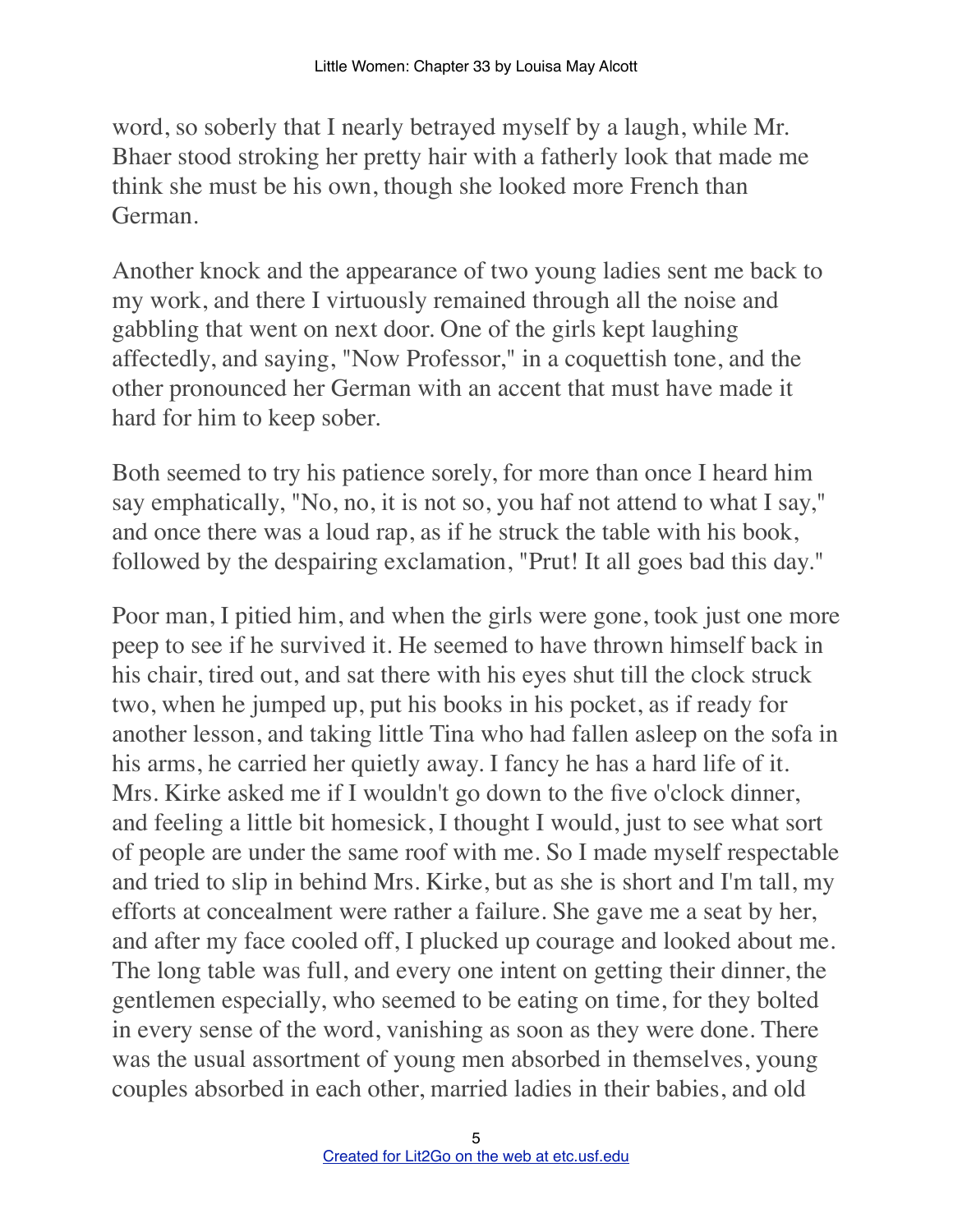gentlemen in politics. I don't think I shall care to have much to do with any of them, except one sweetfaced maiden lady, who looks as if she had something in her.

Cast away at the very bottom of the table was the Professor, shouting answers to the questions of a very inquisitive, deaf old gentleman on one side, and talking philosophy with a Frenchman on the other. If Amy had been here, she'd have turned her back on him forever because, sad to relate, he had a great appetite, and shoveled in his dinner in a manner which would have horrified 'her ladyship'. I didn't mind, for I like 'to see folks eat with a relish', as Hannah says, and the poor man must have needed a deal of food after teaching idiots all day.

As I went upstairs after dinner, two of the young men were settling their hats before the hall mirror, and I heard one say low to the other, "Who's the new party?"

"Governess, or something of that sort."

"What the deuce is she at our table for?"

"Friend of the old lady's."

"Handsome head, but no style."

"Not a bit of it. Give us a light and come on."

I felt angry at first, and then I didn't care, for a governess is as good as a clerk, and I've got sense, if I haven't style, which is more than some people have, judging from the remarks of the elegant beings who clattered away, smoking like bad chimneys. I hate ordinary people!

Thursday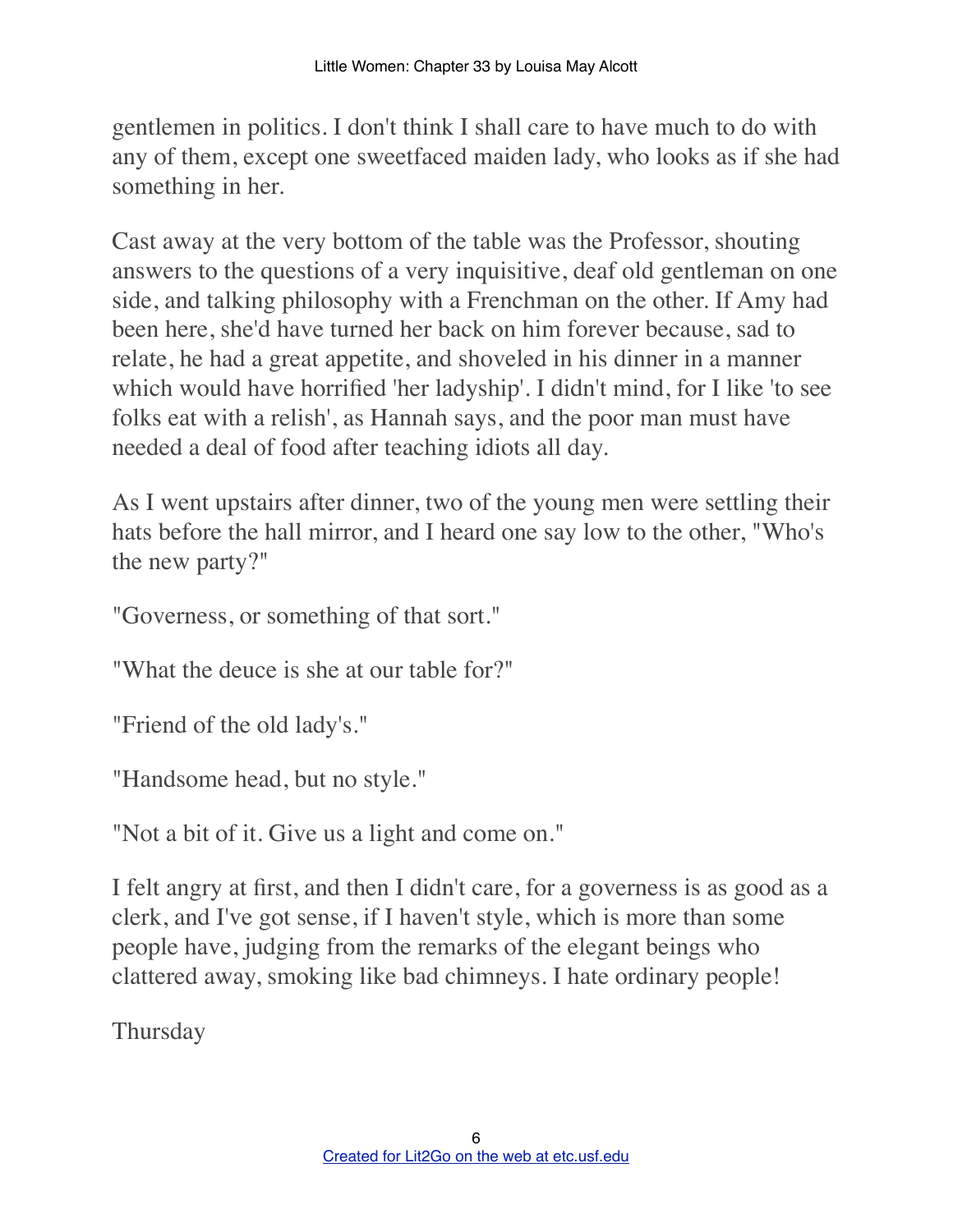Yesterday was a quiet day spent in teaching, sewing, and writing in my little room, which is very cozy, with a light and fire. I picked up a few bits of news and was introduced to the Professor. It seems that Tina is the child of the Frenchwoman who does the fine ironing in the laundry here. The little thing has lost her heart to Mr. Bhaer, and follows him about the house like a dog whenever he is at home, which delights him, as he is very fond of children, though a 'bacheldore'. Kitty and Minnie Kirke likewise regard him with affection, and tell all sorts of stories about the plays he invents, the presents he brings, and the splendid tales he tells. The younger men quiz him, it seems, call him Old Fritz, Lager Beer, Ursa Major, and make all manner of jokes on his name. But he enjoys it like a boy, Mrs. Kirke says, and takes it so good–naturedly that they all like him in spite of his foreign ways.

The maiden lady is a Miss Norton, rich, cultivated, and kind. She spoke to me at dinner today (for I went to table again, it's such fun to watch people), and asked me to come and see her at her room. She has fine books and pictures, knows interesting persons, and seems friendly, so I shall make myself agreeable, for I do want to get into good society, only it isn't the same sort that Amy likes.

I was in our parlor last evening when Mr. Bhaer came in with some newspapers for Mrs. Kirke. She wasn't there, but Minnie, who is a little old woman, introduced me very prettily. "This is Mamma's friend, Miss March."

"Yes, and she's jolly and we like her lots," added Kitty, who is an 'enfant terrible'.

We both bowed, and then we laughed, for the prim introduction and the blunt addition were rather a comical contrast.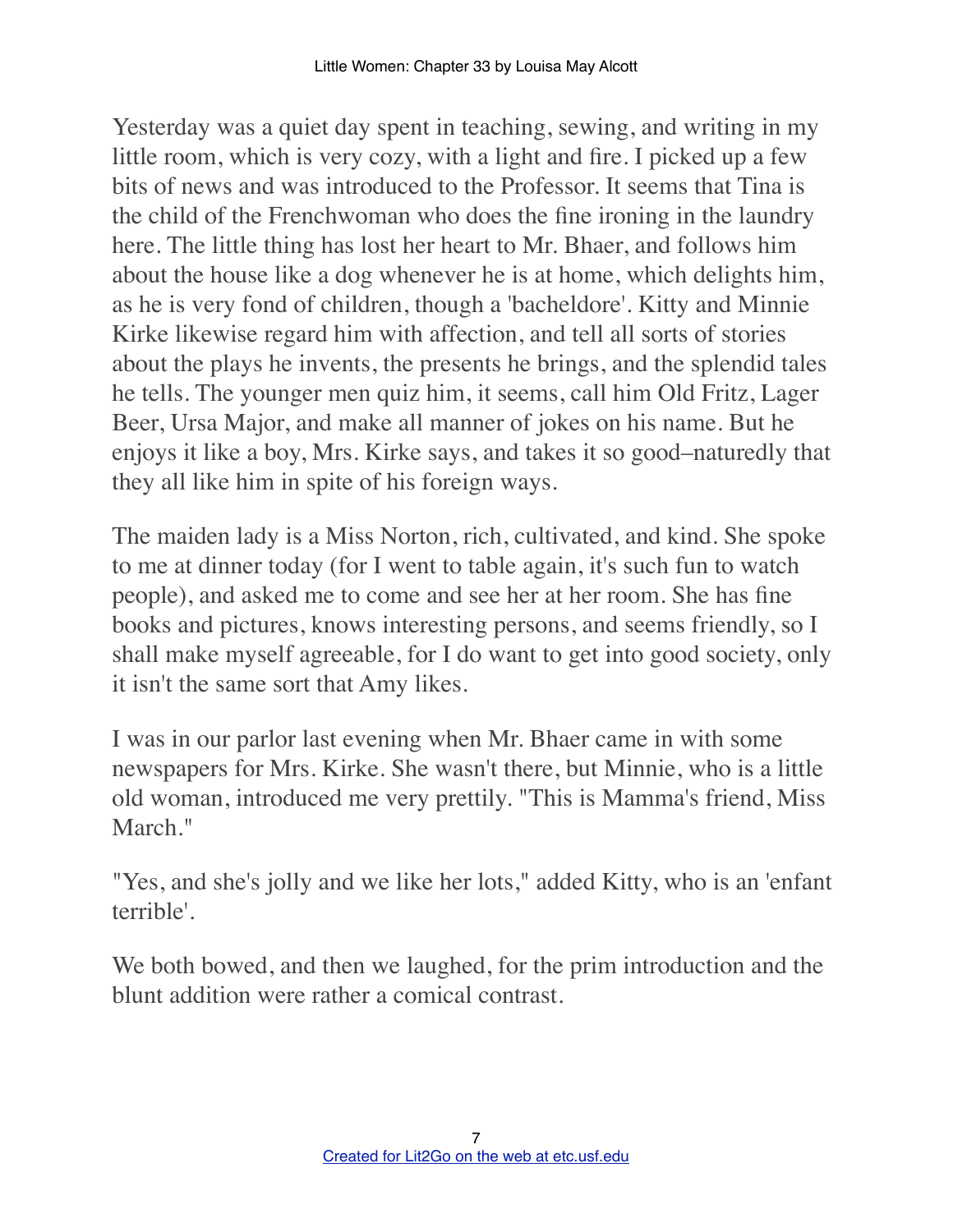"Ah, yes, I hear these naughty ones go to vex you, Mees Marsch. If so again, call at me and I come," he said, with a threatening frown that delighted the little wretches.

I promised I would, and he departed, but it seems as if I was doomed to see a good deal of him, for today as I passed his door on my way out, by accident I knocked against it with my umbrella. It flew open, and there he stood in his dressing gown, with a big blue sock on one hand and a darning needle in the other. He didn't seem at all ashamed of it, for when I explained and hurried on, he waved his hand, sock and all, saying in his loud, cheerful way...

"You haf a fine day to make your walk. Bon voyage, Mademoiselle."

I laughed all the way downstairs, but it was a little pathetic, also to think of the poor man having to mend his own clothes. The German gentlemen embroider, I know, but darning hose is another thing and not so pretty.

## Saturday

Nothing has happened to write about, except a call on Miss Norton, who has a room full of pretty things, and who was very charming, for she showed me all her treasures, and asked me if I would sometimes go with her to lectures and concerts, as her escort, if I enjoyed them. She put it as a favor, but I'm sure Mrs. Kirke has told her about us, and she does it out of kindness to me. I'm as proud as Lucifer, but such favors from such people don't burden me, and I accepted gratefully.

When I got back to the nursery there was such an uproar in the parlor that I looked in, and there was Mr. Bhaer down on his hands and knees, with Tina on his back, Kitty leading him with a jump rope, and Minnie feeding two small boys with seedcakes, as they roared and ramped in cages built of chairs.

"We are playing nargerie," explained Kitty.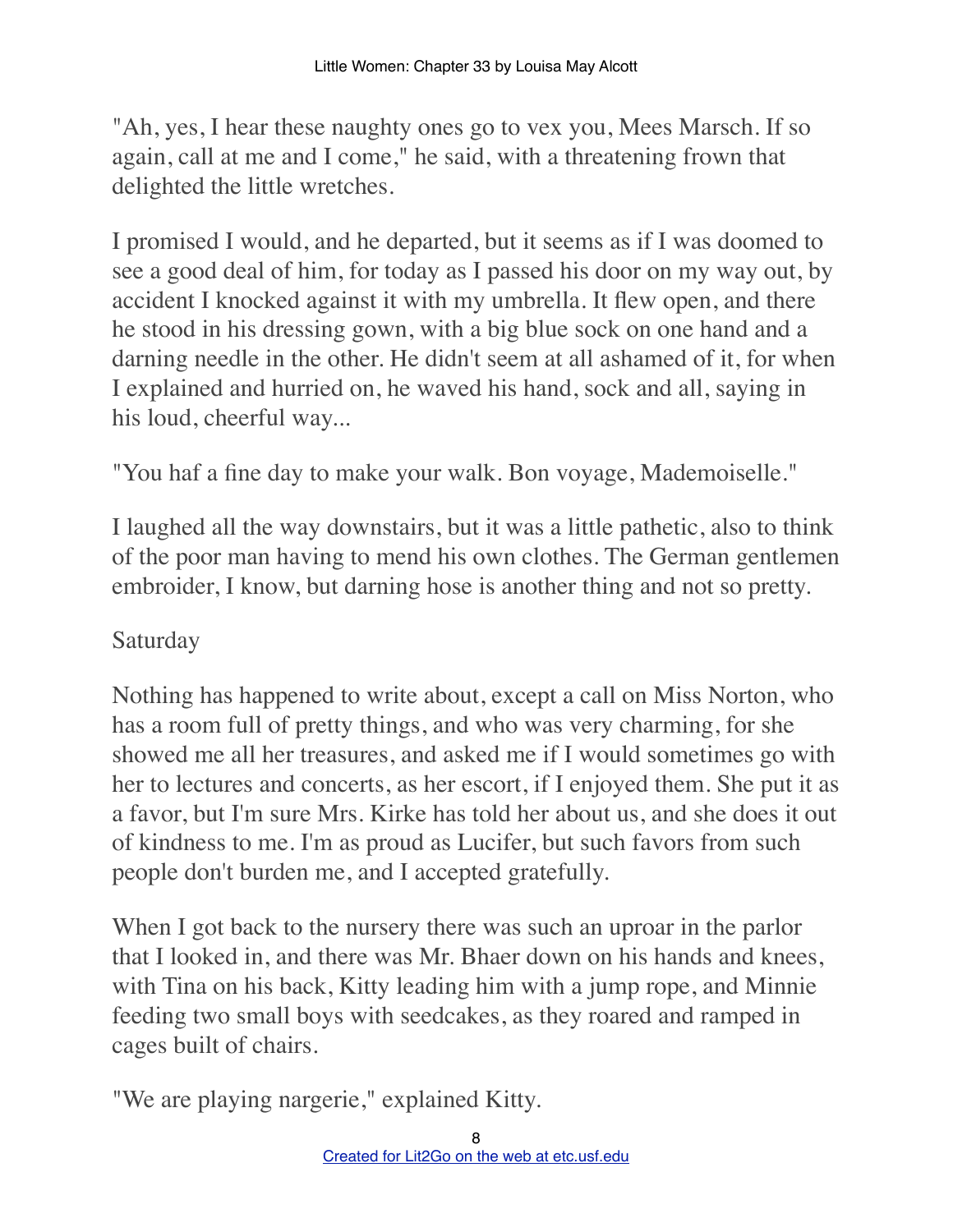"Dis is mine effalunt!" added Tina, holding on by the Professor's hair.

"Mamma always allows us to do what we like Saturday afternoon, when Franz and Emil come, doesn't she, Mr. Bhaer?" said Minnie.

The 'effalunt' sat up, looking as much in earnest as any of them, and said soberly to me, "I gif you my wort it is so, if we make too large a noise you shall say Hush! to us, and we go more softly."

I promised to do so, but left the door open and enjoyed the fun as much as they did, for a more glorious frolic I never witnessed. They played tag and soldiers, danced and sang, and when it began to grow dark they all piled onto the sofa about the Professor, while he told charming fairy stories of the storks on the chimney tops, and the little 'koblods', who ride the snowflakes as they fall. I wish Americans were as simple and natural as Germans, don't you?

I'm so fond of writing, I should go spinning on forever if motives of economy didn't stop me, for though I've used thin paper and written fine, I tremble to think of the stamps this long letter will need. Pray forward Amy's as soon as you can spare them. My small news will sound very flat after her splendors, but you will like them, I know. Is Teddy studying so hard that he can't find time to write to his friends? Take good care of him for me, Beth, and tell me all about the babies, and give heaps of love to everyone. From your faithful Jo.

P.S. On reading over my letter, it strikes me as rather Bhaery, but I am always interested in odd people, and I really had nothing else to write about. Bless you!

## **DECEMBER**

My Precious Betsey,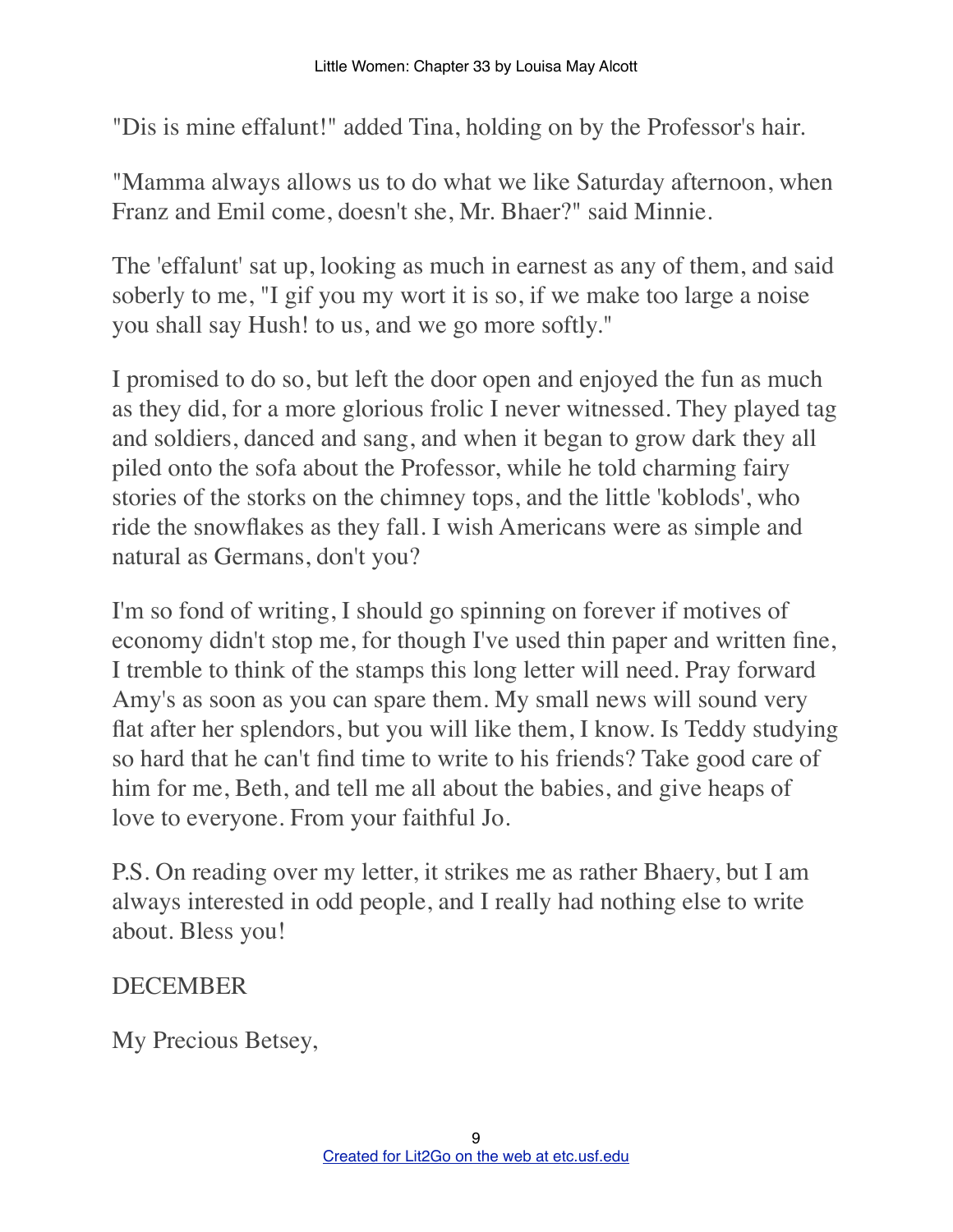As this is to be a scribble–scrabble letter, I direct it to you, for it may amuse you, and give you some idea of my goings on, for though quiet, they are rather amusing, for which, oh, be joyful! After what Amy would call Herculaneum efforts, in the way of mental and moral agriculture, my young ideas begin to shoot and my little twigs to bend as I could wish. They are not so interesting to me as Tina and the boys, but I do my duty by them, and they are fond of me. Franz and Emil are jolly little lads, quite after my own heart, for the mixture of German and American spirit in them produces a constant state of effervescence. Saturday afternoons are riotous times, whether spent in the house or out, for on pleasant days they all go to walk, like a seminary, with the Professor and myself to keep order, and then such fun!

We are very good friends now, and I've begun to take lessons. I really couldn't help it, and it all came about in such a droll way that I must tell you. To begin at the beginning, Mrs. Kirke called to me one day as I passed Mr. Bhaer's room where she was rummaging.

"Did you ever see such a den, my dear? Just come and help me put these books to rights, for I've turned everything upside down, trying to discover what he has done with the six new handkerchiefs I gave him not long ago."

I went in, and while we worked I looked about me, for it was 'a den' to be sure. Books and papers everywhere, a broken meerschaum, and an old flute over the mantlepiece as if done with, a ragged bird without any tail chirped on one window seat, and a box of white mice adorned the other. Half–finished boats and bits of string lay among the manuscripts. Dirty little boots stood drying before the fire, and traces of the dearly beloved boys, for whom he makes a slave of himself, were to be seen all over the room. After a grand rummage three of the missing articles were found, one over the bird cage, one covered with ink, and a third burned brown, having been used as a holder.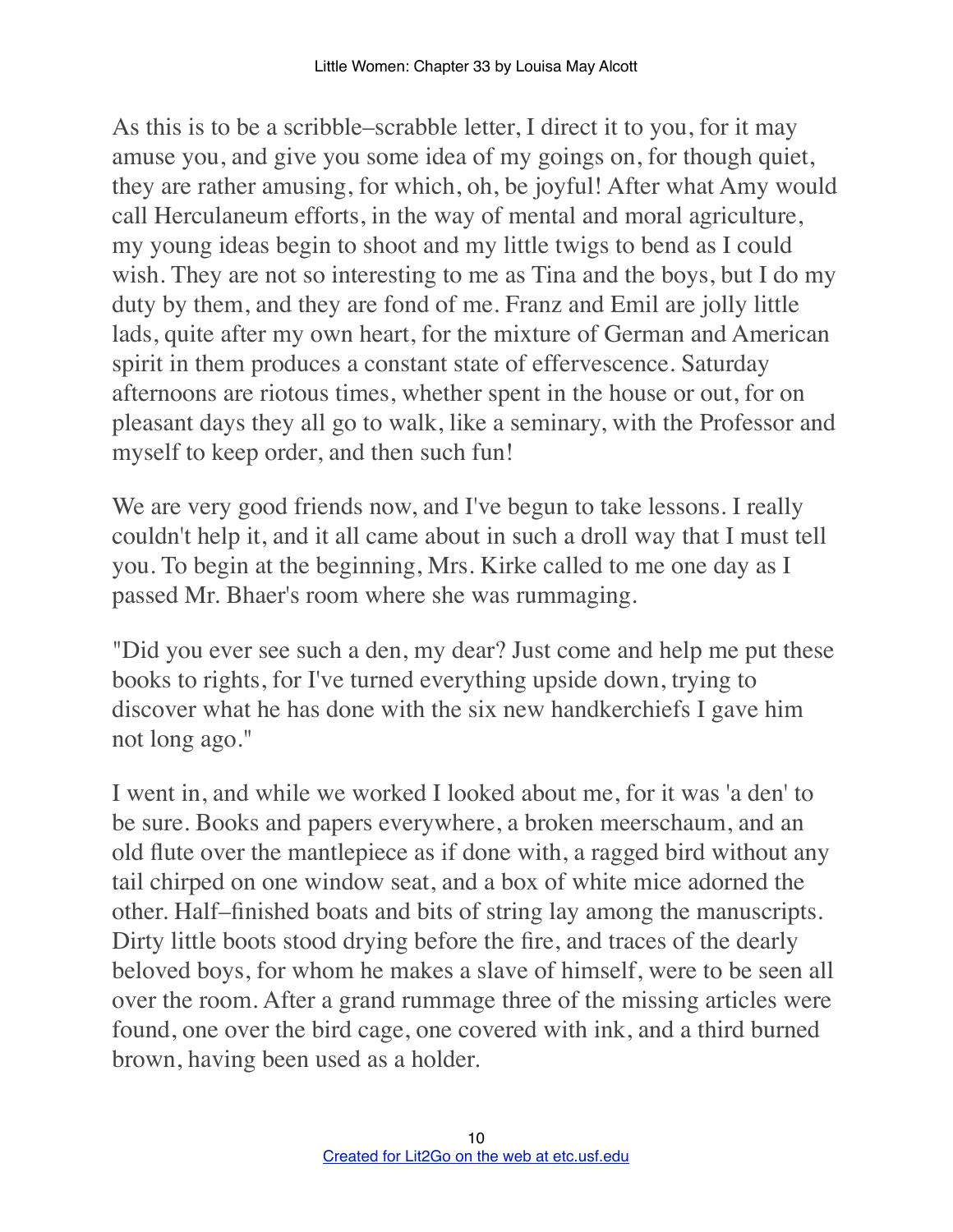"Such a man!" laughed good–natured Mrs. K., as she put the relics in the rag bay. "I suppose the others are torn up to rig ships, bandage cut fingers, or make kite tails. It's dreadful, but I can't scold him. He's so absent–minded and goodnatured, he lets those boys ride over him roughshod. I agreed to do his washing and mending, but he forgets to give out his things and I forget to look them over, so he comes to a sad pass sometimes."

"Let me mend them," said I. "I don't mind it, and he needn't know. I'd like to, he's so kind to me about bringing my letters and lending books."

So I have got his things in order, and knit heels into two pairs of the socks, for they were boggled out of shape with his queer darns. Nothing was said, and I hoped he wouldn't find it out, but one day last week he caught me at it. Hearing the lessons he gives to others has interested and amused me so much that I took a fancy to learn, for Tina runs in and out, leaving the door open, and I can hear. I had been sitting near this door, finishing off the last sock, and trying to understand what he said to a new scholar, who is as stupid as I am. The girl had gone, and I thought he had also, it was so still, and I was busily gabbling over a verb, and rocking to and fro in a most absurd way, when a little crow made me look up, and there was Mr. Bhaer looking and laughing quietly, while he made signs to Tina not to betray him.

"So!" he said, as I stopped and stared like a goose, "you peep at me, I peep at you, and this is not bad, but see, I am not pleasanting when I say, haf you a wish for German?"

"Yes, but you are too busy. I am too stupid to learn," I blundered out, as red as a peony.

"Prut! We will make the time, and we fail not to find the sense. At efening I shall gif a little lesson with much gladness, for look you, Mees Marsch, I haf this debt to pay." And he pointed to my work 'Yes,' they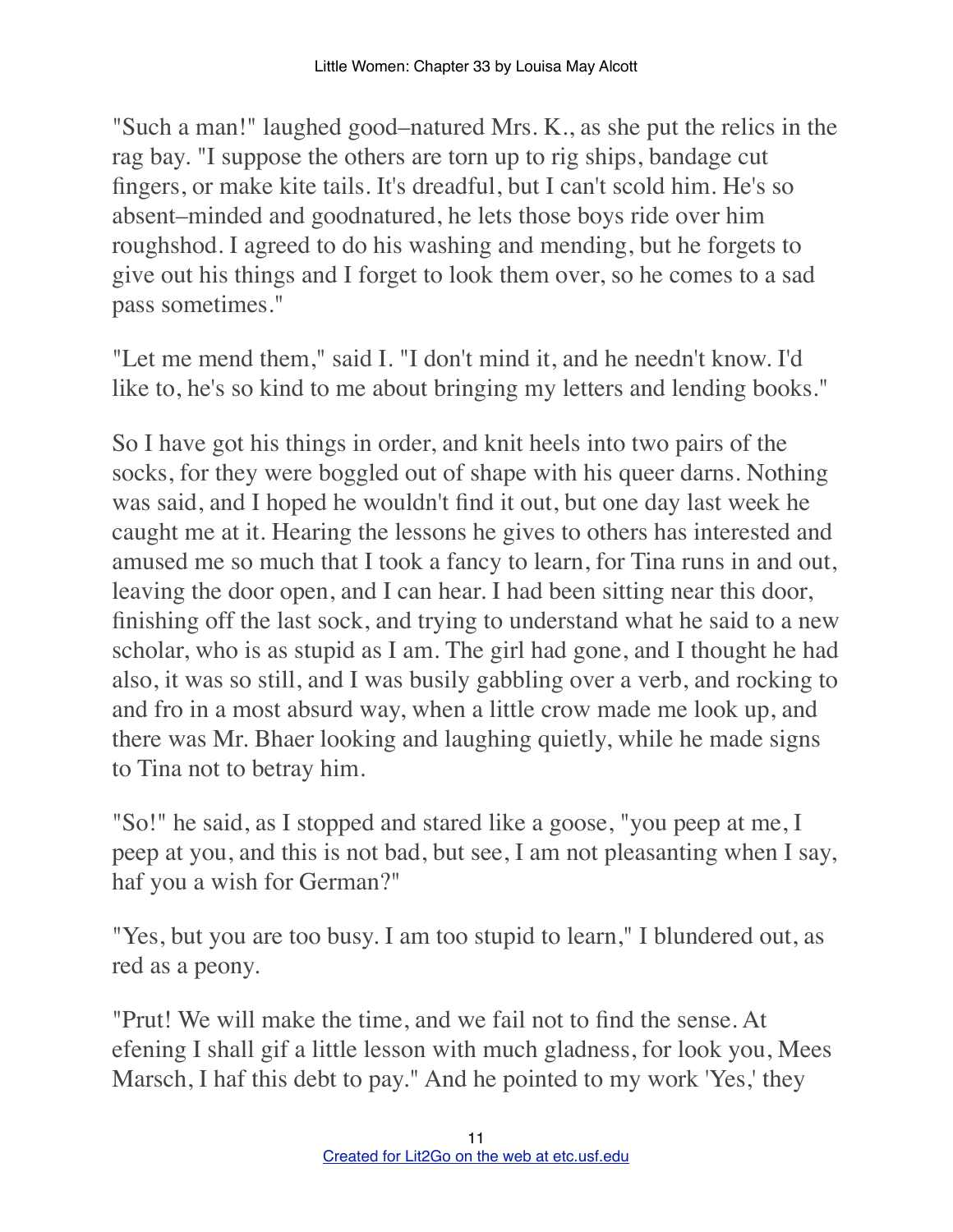say to one another, these so kind ladies, 'he is a stupid old fellow, he will see not what we do, he will never observe that his sock heels go not in holes any more, he will think his buttons grow out new when they fall, and believe that strings make theirselves.' "Ah! But I haf an eye, and I see much. I haf a heart, and I feel thanks for this. Come, a little lesson then and now, or––no more good fairy works for me and mine."

Of course I couldn't say anything after that, and as it really is a splendid opportunity, I made the bargain, and we began. I took four lessons, and then I stuck fast in a grammatical bog. The Professor was very patient with me, but it must have been torment to him, and now and then he'd look at me with such an expression of mild despair that it was a toss–up with me whether to laugh or cry. I tried both ways, and when it came to a sniff or utter mortification and woe, he just threw the grammar on to the floor and marched out of the room. I felt myself disgraced and deserted forever, but didn't blame him a particle, and was scrambling my papers together, meaning to rush upstairs and shake myself hard, when in he came, as brisk and beaming as if I'd covered myself in glory.

"Now we shall try a new way. You and I will read these pleasant little *marchen* together, and dig no more in that dry book, that goes in the corner for making us trouble."

He spoke so kindly, and opened Hans Andersons's fairy tales so invitingly before me, that I was more ashamed than ever, and went at my lesson in a neck–or–nothing style that seemed to amuse him immensely. I forgot my bashfulness, and pegged away (no other word will express it) with all my might, tumbling over long words, pronouncing according to inspiration of the minute, and doing my very best. When I finished reading my first page, and stopped for breath, he clapped his hands and cried out in his hearty way, "Das ist gut! Now we go well! My turn. I do him in German, gif me your ear." And away he went, rumbling out the words with his strong voice and a relish which was good to see as well as hear. Fortunately the story was *The Constant Tin Soldier*, which is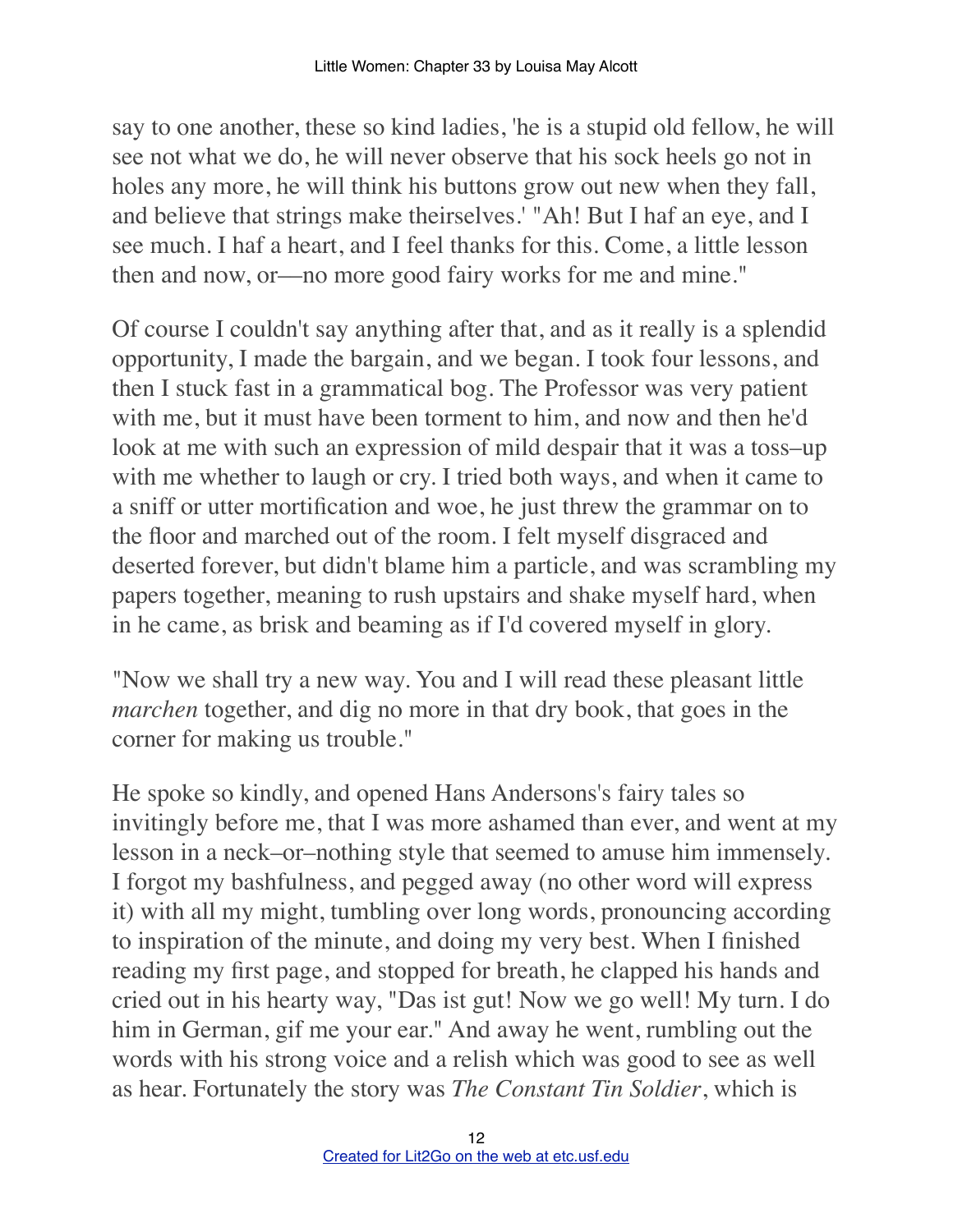droll, you know, so I could laugh, and I did, though I didn't understand half he read, for I couldn't help it, he was so earnest, I so excited, and the whole thing so comical.

After that we got on better, and now I read my lessons pretty well, for this way of studying suits me, and I can see that the grammar gets tucked into the tales and poetry as one gives pills in jelly. I like it very much, and he doesn't seem tired of it yet, which is very good of him, isn't it? I mean to give him something on Christmas, for I dare not offer money. Tell me something nice, Marmee.

I'm glad Laurie seems so happy and busy, that he has given up smoking and lets his hair grow. You see Beth manages him better than I did. I'm not jealous, dear, do your best, only don't make a saint of him. I'm afraid I couldn't like him without a spice of human naughtiness. Read him bits of my letters. I haven't time to write much, and that will do just as well. Thank Heaven Beth continues so comfortable.

## JANUARY

A Happy New Year to you all, my dearest family, which of course includes Mr. L. and a young man by the name of Teddy. I can't tell you how much I enjoyed your Christmas bundle, for I didn't get it till night and had given up hoping. Your letter came in the morning, but you said nothing about a parcel, meaning it for a surprise, so I was disappointed, for I'd had a 'kind of feeling' that you wouldn't forget me. I felt a little low in my mind as I sat up in my room after tea, and when the big, muddy, battered–looking bundle was brought to me, I just hugged it and pranced. It was so homey and refreshing that I sat down on the floor and read and looked and ate and laughed and cried, in my usual absurd way. The things were just what I wanted, and all the better for being made instead of bought. Beth's new 'ink bib' was capital, and Hannah's box of hard gingerbread will be a treasure. I'll be sure and wear the nice flannels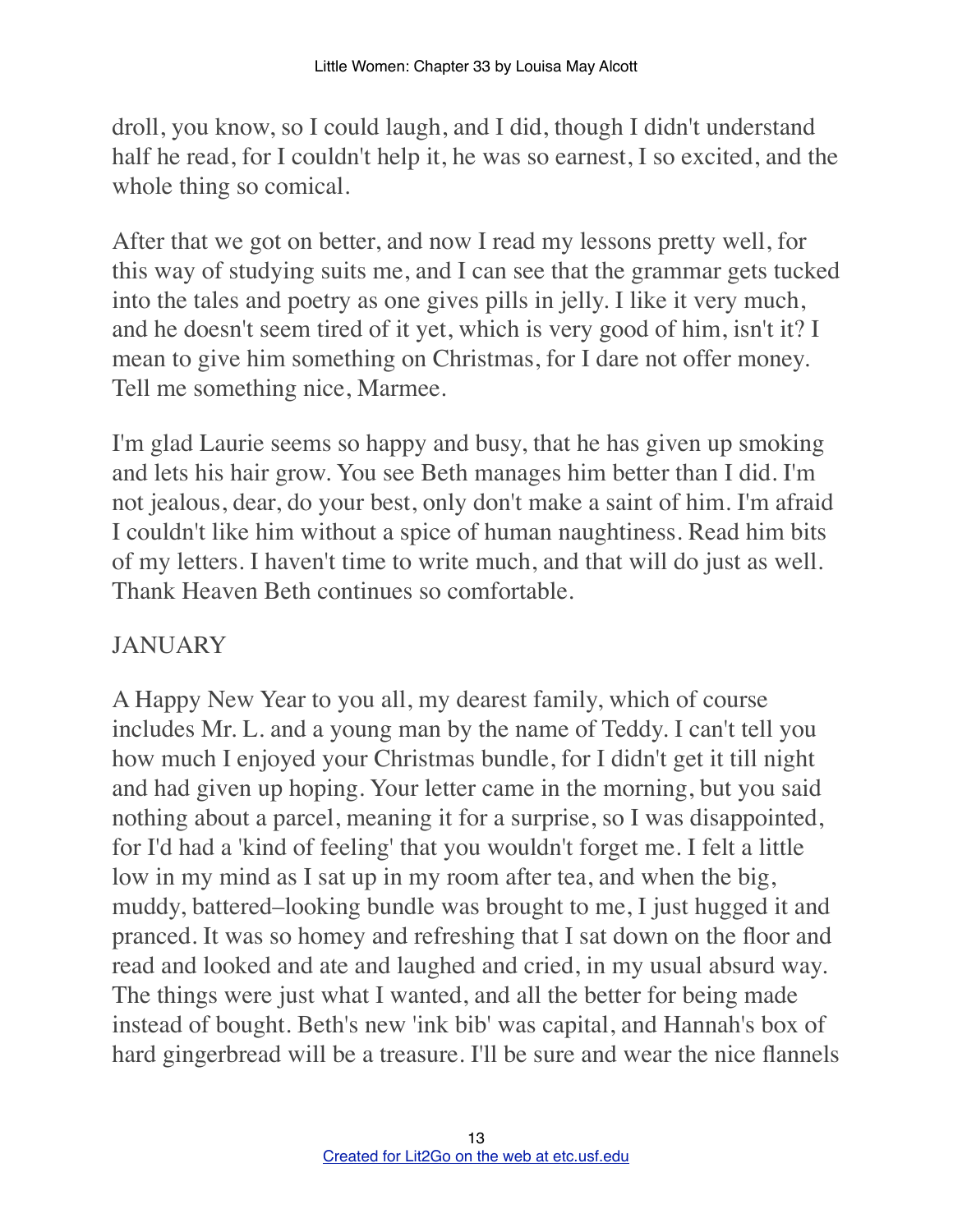you sent, Marmee, and read carefully the books Father has marked. Thank you all, heaps and heaps!

Speaking of books reminds me that I'm getting rich in that line, for on New Year's Day Mr. Bhaer gave me a fine Shakespeare. It is one he values much, and I've often admired it, set up in the place of honor with his German Bible, Plato, Homer, and Milton, so you may imagine how I felt when he brought it down, without its cover, and showed me my own name in it, "from my friend Friedrich Bhaer".

"You say often you wish a library. Here I gif you one, for between these lids (he meant covers) is many books in one. Read him well, and he will help you much, for the study of character in this book will help you to read it in the world and paint it with your pen."

I thanked him as well as I could, and talk now about 'my library', as if I had a hundred books. I never knew how much there was in Shakespeare before, but then I never had a Bhaer to explain it to me. Now don't laugh at his horrid name. It isn't pronounced either Bear or Beer, as people will say it, but something between the two, as only Germans can give it. I'm glad you both like what I tell you about him, and hope you will know him some day. Mother would admire his warm heart, Father his wise head. I admire both, and feel rich in my new 'friend Friedrich Bhaer'.

Not having much money, or knowing what he'd like, I got several little things, and put them about the room, where he would find them unexpectedly. They were useful, pretty, or funny, a new standish on his table, a little vase for his flower, he always has one, or a bit of green in a glass, to keep him fresh, he says, and a holder for his blower, so that he needn't burn up what Amy calls 'mouchoirs'. I made it like those Beth invented, a big butterfly with a fat body, and black and yellow wings, worsted feelers, and bead eyes. It took his fancy immensely, and he put it on his mantlepiece as an article of virtue, so it was rather a failure after all. Poor as he is, he didn't forget a servant or a child in the house, and